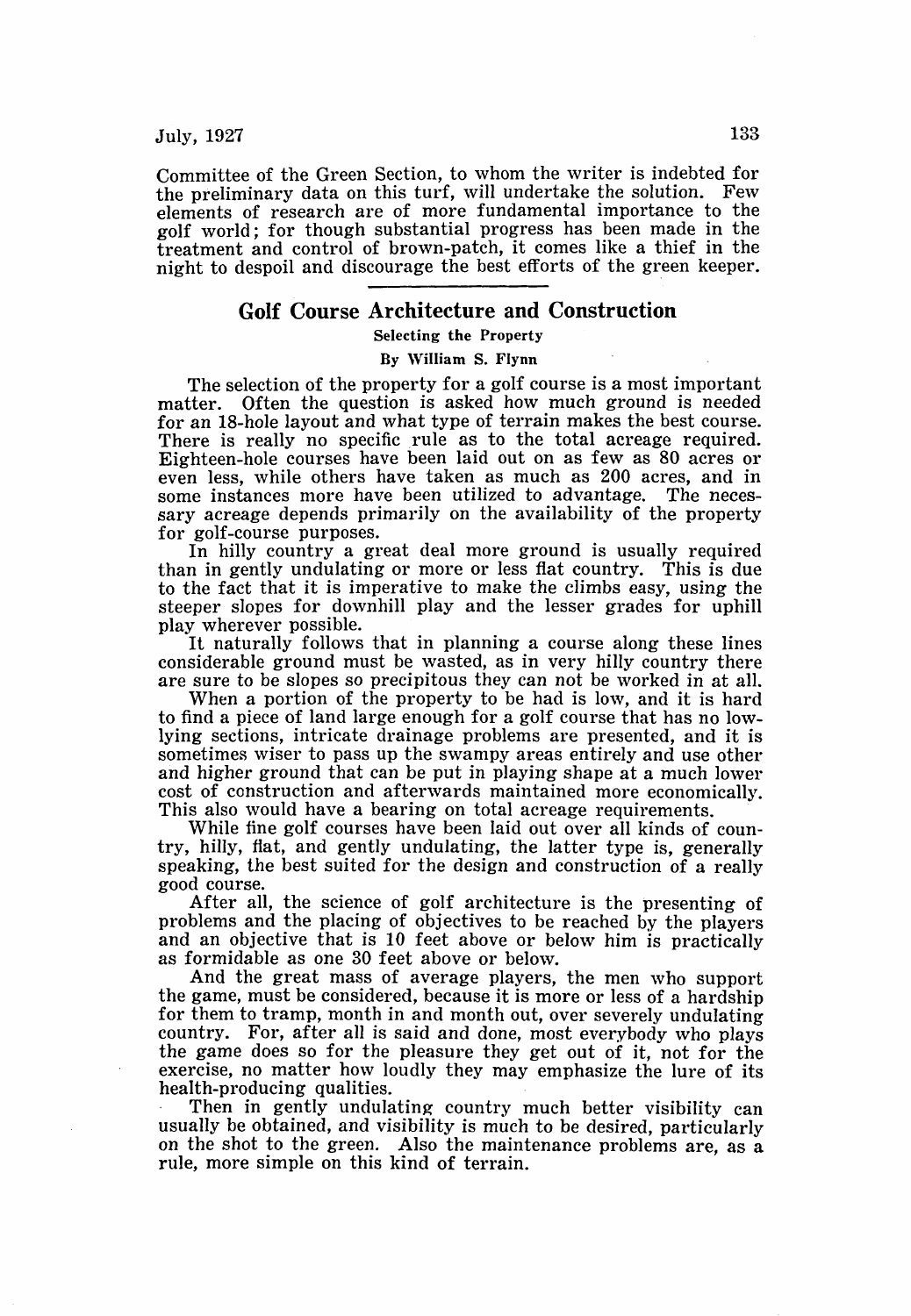In really hilly country the average construction and maintenance costs are higher than on other types of ground, because the cuts and fills required in building the tees, greens, and bunkers are much deeper, while hand labor enters into the maintenance to a greater degree.

Flat country, while uninteresting in itself, can be made attractive from the playing viewpoint by the use of artificial hazards and generous tree planting where necessary, But the cost of building these artificial hazards and the raising of tees and greens required by this type of land will make the price of the course, as a whole, rather expensive.

The selection by a golf club of the site for its future home means more than merely securing enough ground for an 18-hole course. As a matter of fact, it is a fatal blunder to pick out a property with just that one idea in view.

For the club wishing to have a comfortable course I would say that approximately 150 acres in gently undulating or flat country would be enough to take care of 18 holes and the attendant facilities, such as clubhouse, parking space, practice field, tennis courts, and so on.

But when a club is in a position to acquire more ground than is actually needed for the primal requirements it is always advisable to do so. For land values immediately advance in the section surrounding a new golf course. In fact, the price per acre starts to jump the moment it leaks out that the course is to be constructed. And there is no reason why the club should not reap some of this harvest, as it is the real cause of the enhancement.

It is also necessary for the officers and directors of a newly organized club to consider the future very carefully before purchas-<br>ing ground for a course. What are the prospects for ultimate What are the prospects for ultimate. growth? Is the club likely to be successful and expand until one 18-hole links will be entirely too small? These and other questions must be asked and answered before final decision is made.

For a great many clubs struggled along through a trying period of infancy striving desperately to make both ends meet because of an unfilled membership roll and then suddenly found themselves overwhelmed with applications for membership as the popularity of the game of golf increased, as it did, by leaps and bounds during the period just before and just after the World War.

It is obvious that the club having only a small acreage can not expand sufficiently to meet such a situation and is forced either to seek other quarters or else goes to pieces with the more progressive •element breaking away and forming a new club.

If the original organizers had looked far enough ahead and had secured sufficient ground so that when the time came to expand 9 or 18 more holes could have been added a great deal of inconvenience and expense would have been avoided.

Then there are many instances of clubs that when built were counted on to stay put for a lifetime but which have been crowded out of existence in the short space of 10 or 15 years by building operations creeping up on either hand and eventually swallowing them.

While a situation of this kind is hard to control, yet had sufficient ground been purchased in the beginning the course could have been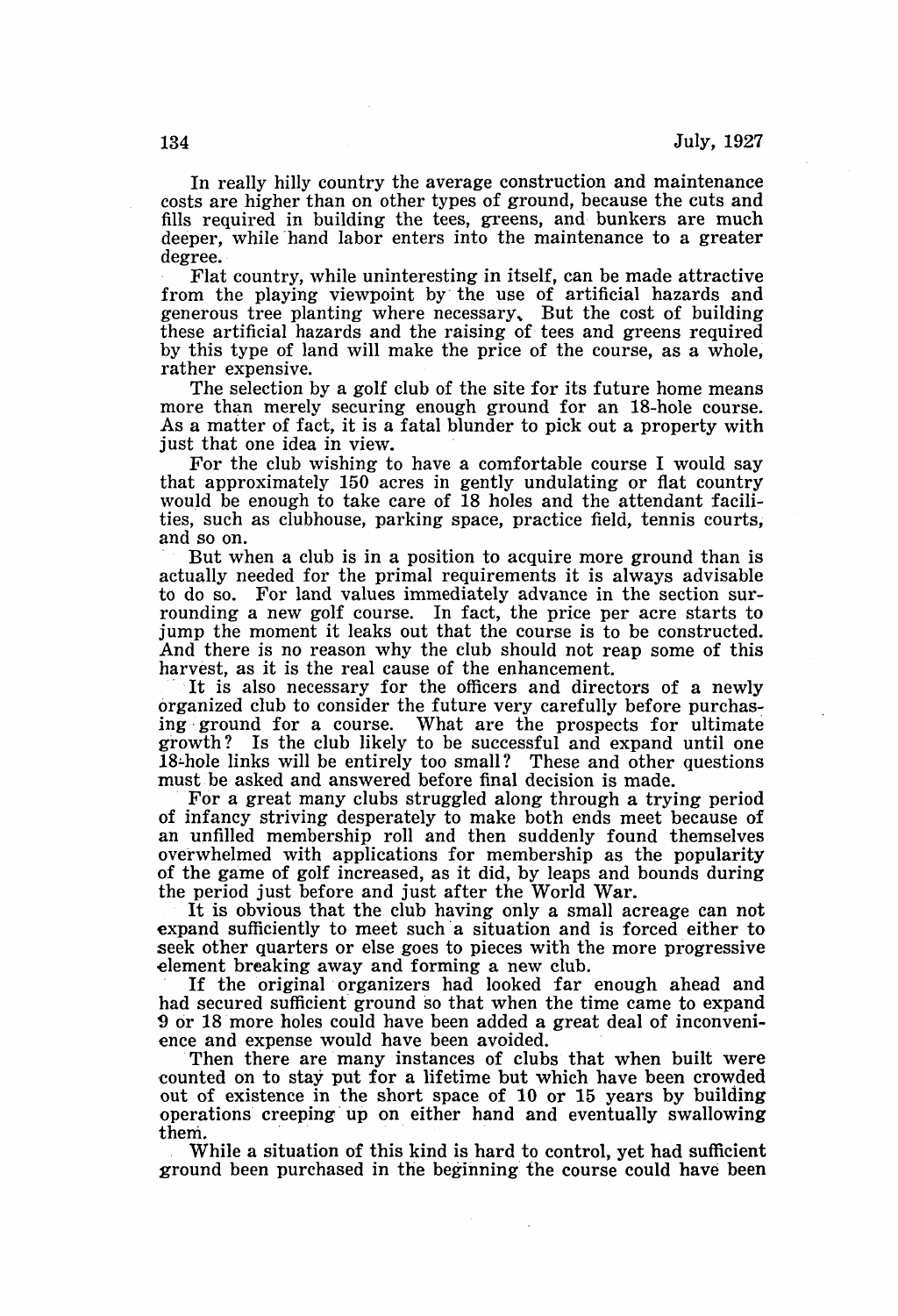July,  $1927$  135

laid out in such a way as to leave plenty of room between the fairways and the boundary lines, with the area between planted with trees and shrubbery so as to exclude the links from the encroachments of the building contractor.

While it is not generally considered good practice for golf clubs to go into the real estate business, it is often possible for a club to earn the price of its entire plant by purchasing enough additional property outside the limits of the links at a reasonable figure before it is known that a course is to be built in that particular section, and later selling it to members or to carefully selected homeseekers at the current market price, and applying the profits to the cost of construction.

This type of operation is accomplished more readily when the property held for sale abuts on established roads which would save the club the great expense of building them. Such a situation, however, is unusual, and is not to be found every day.

When the roads touching the property are few and in bad condition it would be wiser to turn the development of the building sites over to a reliable real estate concern, perhaps that of a club member, paying a regular commission for handling and disposing of the land. The real estate man should know the pulse of the public, and the building committee of the club is relieved of responsibility in a matter of which their knowledge is vague.

The realtor, however, should be under the direct control of the committee, which should pass on the architecture of the houses to be erected and approve the prospective home owners as being desirable additions to the little colony clustering around the golf course.

Another plan that has proved feasible in some instances is for the club to sell the excess property outright to a concern making a specialty of real estate developments, under proper restrictions, of course, as to type of architecture and the personality of prospective purchasers.

There are other reasons for having ample acreage over which to spread a golf course besides those cited above. One is congestion, and that is a bothersome problem at all clubs, and the other is the actual danger involved in having fairways too close to each other.

Nothing is more irritating than to be at the top of your swing on an important shot and suddenly to hear a call of "Fore" and to have a ball, hooked or sliced from an adjoining fairway, whiz by your head. Naturally you are disconcerted by such an incident, and the feeling of insecurity continues during the rest of the round and, most probably, every time you play the course in the future.

A course that is jammed into a limited space is apt to be uninteresting anyhow, and the feeling of being crowded on top of each other, so to speak, is very annoying to the players. Take, for instance, a layout where there are boundary stakes marking the dividing line between the fairways. This always makes the members sore. A penalty stroke for out of bounds on even a slight hook or slice and yet the ball is still on the club property. It would be better to plant trees and shrubbery, if the evil can not be corrected by revising the course, and so eliminate the imaginary boundary lines.

The instances cited are given merely to show what to avoid in selecting property for a golf course. Look ahead, secure sufficient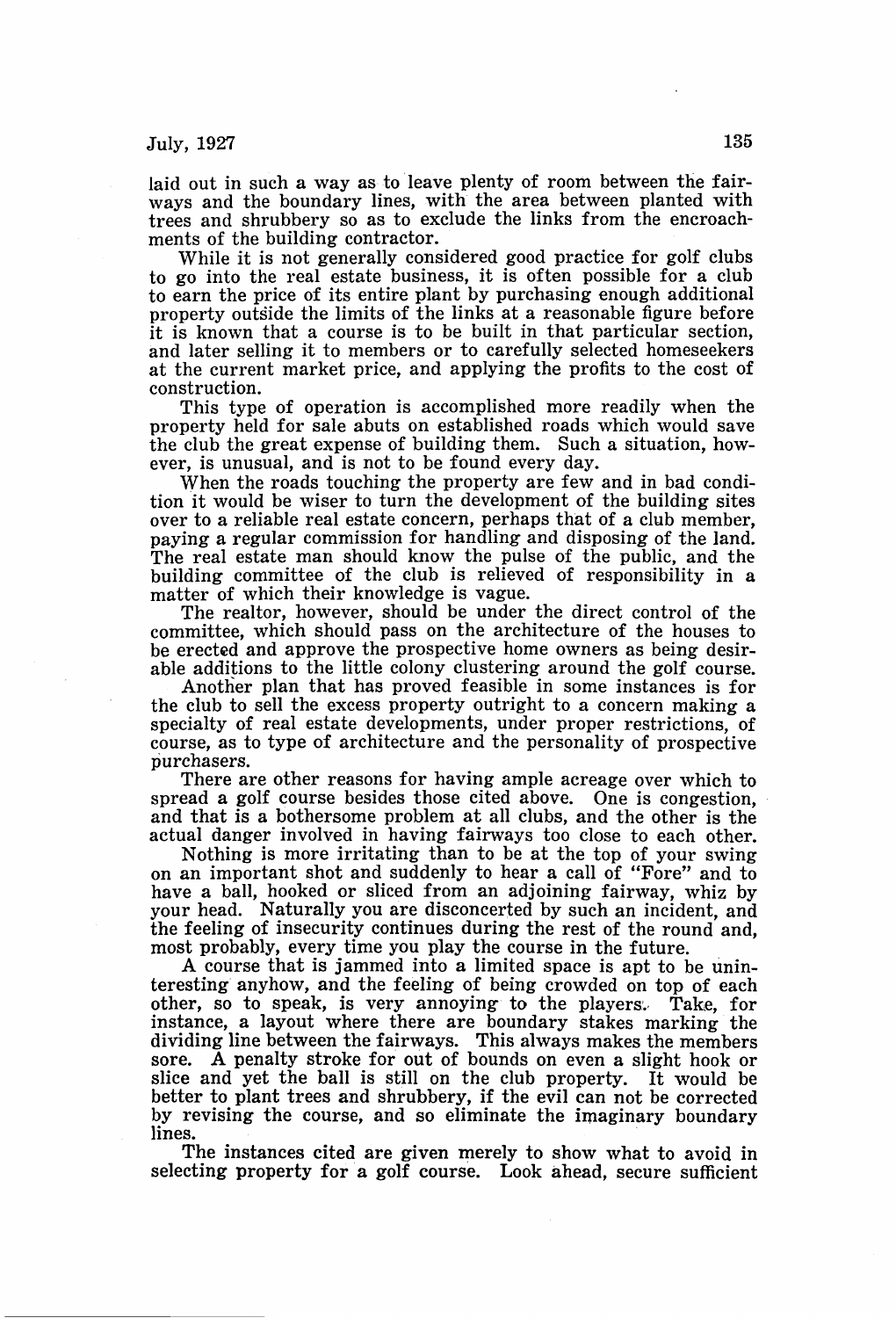ground, give your players plenty of elbow room. A building committee acting thus wisely will receive the everlasting gratitude of their fellow members.

Any competent architect should be able to determine after inspection whether a certain property is suitable for a golf course, whether there will be plenty of space and whether the average member will enjoy playing the course once it has been completed.

The pleasantest type of course is one where the holes are segregated, that is where the hole you happen to be playing is well apart from the others. In order to have this kind of course it is necessary to secure property that is already wooded or to do considerable planting of trees.

The old idea was to have golf courses as free from trees as possible. This notion, no doubt, was imported from Scotland because when golf was first taken up in the United States we knew very little about the game and modelled our courses on those of the Scotch which were, for the most part, built along the seashore where there were no trees.

It is impossible to conceive that the "Canny Scots" would have denuded their courses of trees if there had been any there originally. As a race they are entirely too thrifty for any such waste as that.

Today the old ideas have been discarded and the prevailing belief is that trees, most emphatically, have a fixed place on a golf course. This is tru'e for many reasons:

First-Because there are few, if any, sites available that are devoid of trees and it is a costly operation to cut them down and remove them.

Second-Trees add beauty to a course forming picturesque backgrounds and delightful vistas.

Third-Their shade is most refreshing on a hot summer day.

Fourth-They are of great practical value in segregating the various holes.

While the character of the course the club wishes to build should weigh most heavily in determining the kind of property to purchase, yet due consideration should also be given to the question of a site for a clubhouse.

There is much enjoyment in sitting on a broad veranda, overlooking the course and consuming a twilight meal while incidentally discussing the high spots of the round just completed.

In many clubs there are members who do not play golf to any great extent, but who enjoy the comforts of a commodious and well equipped clubhouse situated on some hill or plateau giving a fine view of the links. Such men are valuable assets to every club, and when the clubhouse location is attractive and the building itself architecturally pleasing there is something to offer this type of member.

Water is a very important factor to be considered in selecting a site for a golf course. Any club that buys a piece of property without an adequate water supply from creeks or springs is at a distinct disadvantage and especially so when. no public service. water connection is to be had.

The absence of creeks or springs necessitates the drilling of wells which often proves an unexpectedly. expensive proposition. Time